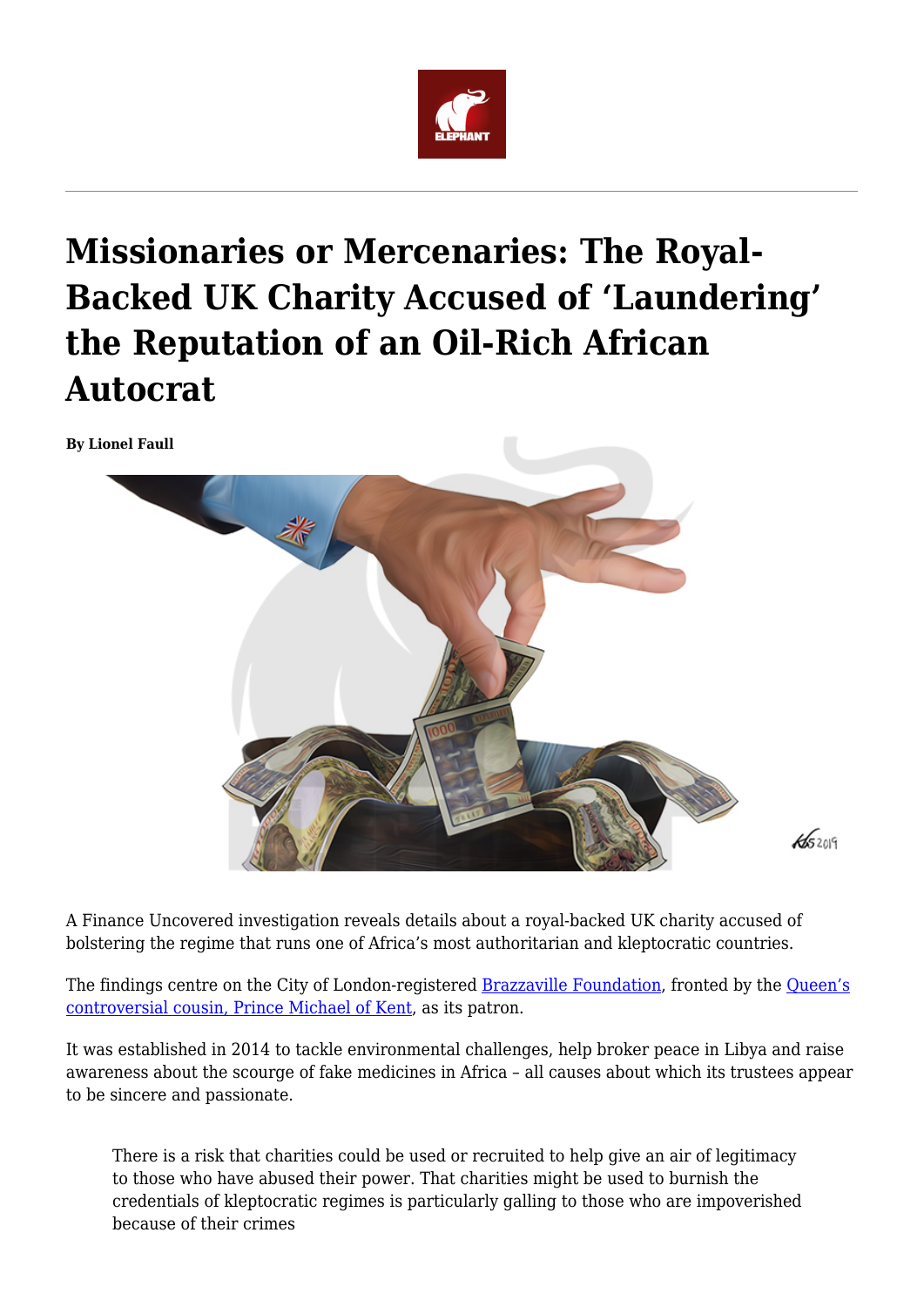But some Congolese experts and opposition activists exiled in Europe have viewed the charity with suspicion, believing some of its activities to be reputation-laundering vehicles for their country's authoritarian president, Denis Sassou-Nguesso. Indeed, early versions of the charity's website – since removed – described him as its "inspiration".

These accusations are strongly denied by the charity, which says any suggestion it is "a tool to promote President Sassou-Nguesso's interests is factually wrong and completely unfounded".

But Finance Uncovered's investigation into the charity's origins have raised new concerns.

\* It was set up by Jean-Yves Ollivier, a wealthy French commodities trader who has been a friend of Sassou-Nguesso for more than 30 years;

\* He established it shortly after his company received a \$60m windfall from an oil deal he brokered with Sassou-Nguesso;

\* Ollivier and his company provided the bulk of the charity's initial funding, largely through invoice offsets from his personal and company expenses;

\* He set it up with the help of one of Britain's most controversial PR gurus, Lord Tim Bell, who became a trustee;

\* Bell's now disgraced and defunct PR firm Bell Pottinger also advised Sassou-Nguesso on how to win a constitutional referendum the following year that extended his grip on power; and

\* Ollivier once boasted that the charity would be attractive to its members as a networking platform with other business and political figures.

Duncan Hames, policy director of Transparency International UK, said: "There is a risk that charities could be used or recruited to help give an air of legitimacy to those who have abused their power. That charities might be used to burnish the credentials of kleptocratic regimes is particularly galling to those who are impoverished because of their crimes."

The charity says its trustees have "complied with their legal obligations and the guidance of the [UK] Charity Commission". Its website says it uses its "network of advisers and contacts to seek highlevel support and buy-in" for its various initiatives.

## **The alleged plundering of Congo**

Under his 35-year rule, Sassou-Nguesso's inner circle is alleged to have siphoned off hundreds of millions of dollars from the country.

As recently as April this year, the [New York Times reported](https://www.nytimes.com/2019/04/10/business/trump-congo.html) on a [Global Witness](https://www.globalwitness.org/en/campaigns/corruption-and-money-laundering/trumps-luxury-condo-a-congolese-state-affair/) [investigation](https://www.globalwitness.org/en/campaigns/corruption-and-money-laundering/trumps-luxury-condo-a-congolese-state-affair/) alleging that Sassou-Nguesso's daughter, Claudia, used millions of dollars of Congolese state funds to buy a \$7m luxury apartment at the Trump International Hotel & Tower in New York City.

Yet the country is in an economic tailspin and trying to persuade the International Monetary Fund to bail out its stricken economy.

Jean-Yves Ollivier, 74, has had a long friendship with Sassou-Nguesso. It stems from the signing of the Brazzaville Protocol in Congo's capital, a 1988 peace treaty in which both men played a part and which some regard as paving the way for Nelson Mandela's release.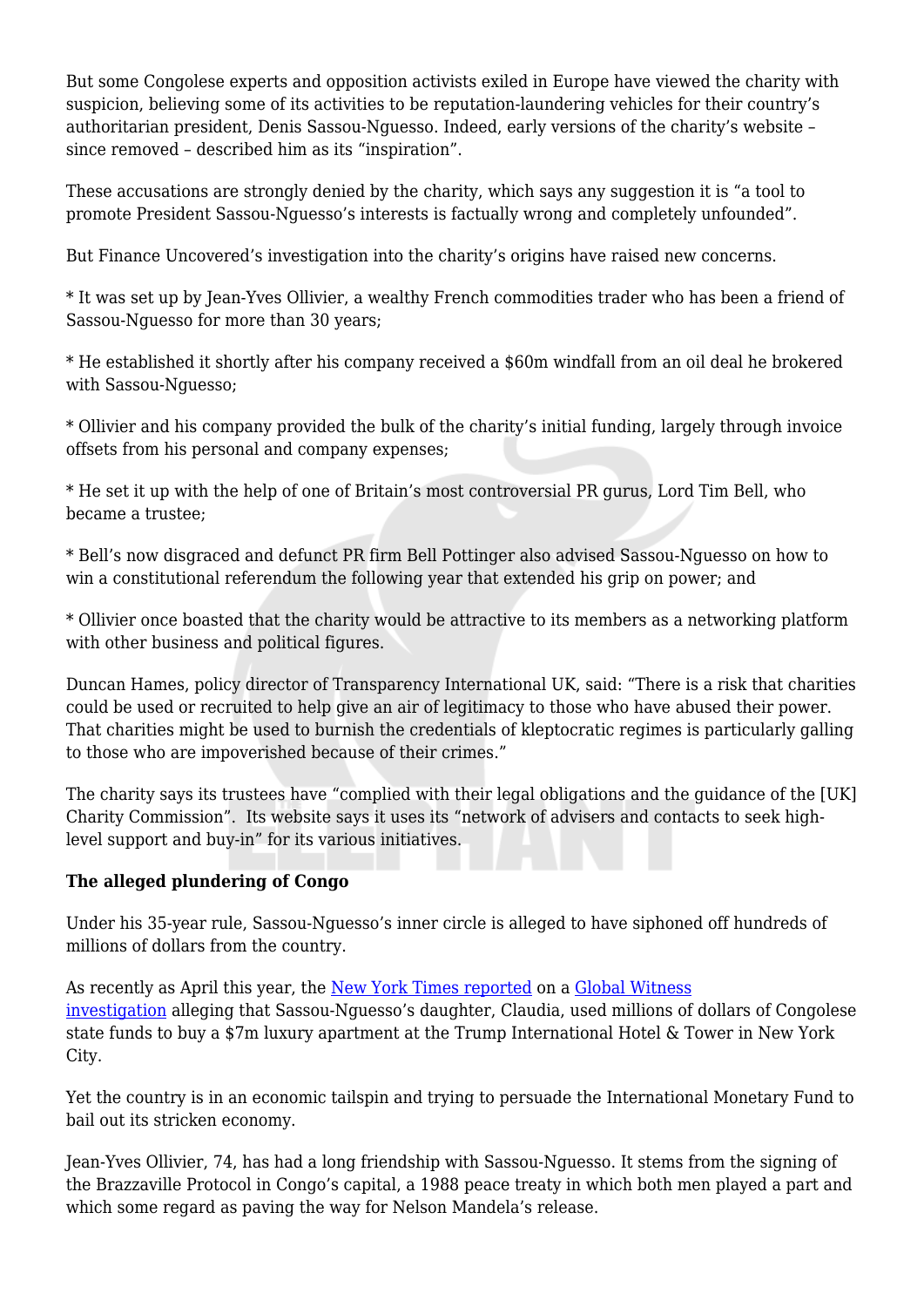In 2014, Ollivier named the charity in recognition of the treaty. His decision came within a year of cashing in a \$60m share windfall earned from helping his old friend negotiate the sale of a Congo oil block called Marine XII in 2011. There is no suggestion of any wrongdoing by Ollivier or Sassou-Nguesso in that oil deal.

But from [leaked](https://www.financeuncovered.org/wp-content/uploads/2019/05/121231_Fort-Consultancy-2012-Financial-Statements.pdf) [documents](https://www.financeuncovered.org/wp-content/uploads/2019/05/141231_Fort-Consultancy-2014-Financial-Statements.pdf), Finance Uncovered has discovered the windfall was booked in Ollivier's company, Fort Consultancy and Development Corporation (Offshore) SAL, based in the secretive financial jurisdiction of Lebanon.

And according to the Brazzaville Foundation's first set of published accounts, it was the now cashrich Fort Consultancy and Ollivier which provided the new charity with all its early funding.

In total, Fort and Ollivier have provided the charity with two-thirds of its entire £1.45m income since it was formed.

Best known as Margaret Thatcher's favourite spin doctor, Bell founded Bell Pottinger in 1987. As well as corporate clients, it engaged in political work for the likes of the Pinochet Foundation, Syria's first lady, Asma al-Assad, and the repressive governments of Bahrain and Egypt.

Of the almost £1m given by Fort and Ollivier, nearly half has been in the form of donations-in-kind – such as meeting and travel expenses incurred on behalf of the charity elsewhere. The other half has been actual cash transfers to the Foundation's bank account.

According to the charity's latest audited accounts, it disclosed a surplus income of £328,000 for the year ended April 1 2018 and employed one member of staff.

There is no suggestion of any accounting wrongdoing and the charity told Finance Uncovered it had carried out proper due diligence on the donations.

## **Enter Margaret Thatcher's former PR guru**

As well as being the charity's dominant donor and founder, Ollivier is also chair of its board of trustees. In short, he is the main figure at the foundation with significant influence over its policy and purpose.

And it was Ollivier who set about recruiting similarly powerful men to his cause. In an interview with **Bloomberg** in 2015, he said an "added bonus" of the charity would be its networking opportunities, linking its members to business people and politicians.

Finance Uncovered has established that it was Ollivier who asked Bell Pottinger and Lord Bell (right) to play an important role.

Best known as Margaret Thatcher's favourite spin doctor, Bell founded Bell Pottinger in 1987. As well as corporate clients, it engaged in political work for the likes of the Pinochet Foundation, Syria's first lady, Asma al-Assad, and the repressive governments of Bahrain and Egypt.

The firm collapsed in disgrace in 2017 after it devised a potentially racially divisive campaign for the Guptas, a politically-connected business family in South Africa.

As Lord Bell became a Brazzaville Foundation trustee in 2014, Bell Pottinger was also forging a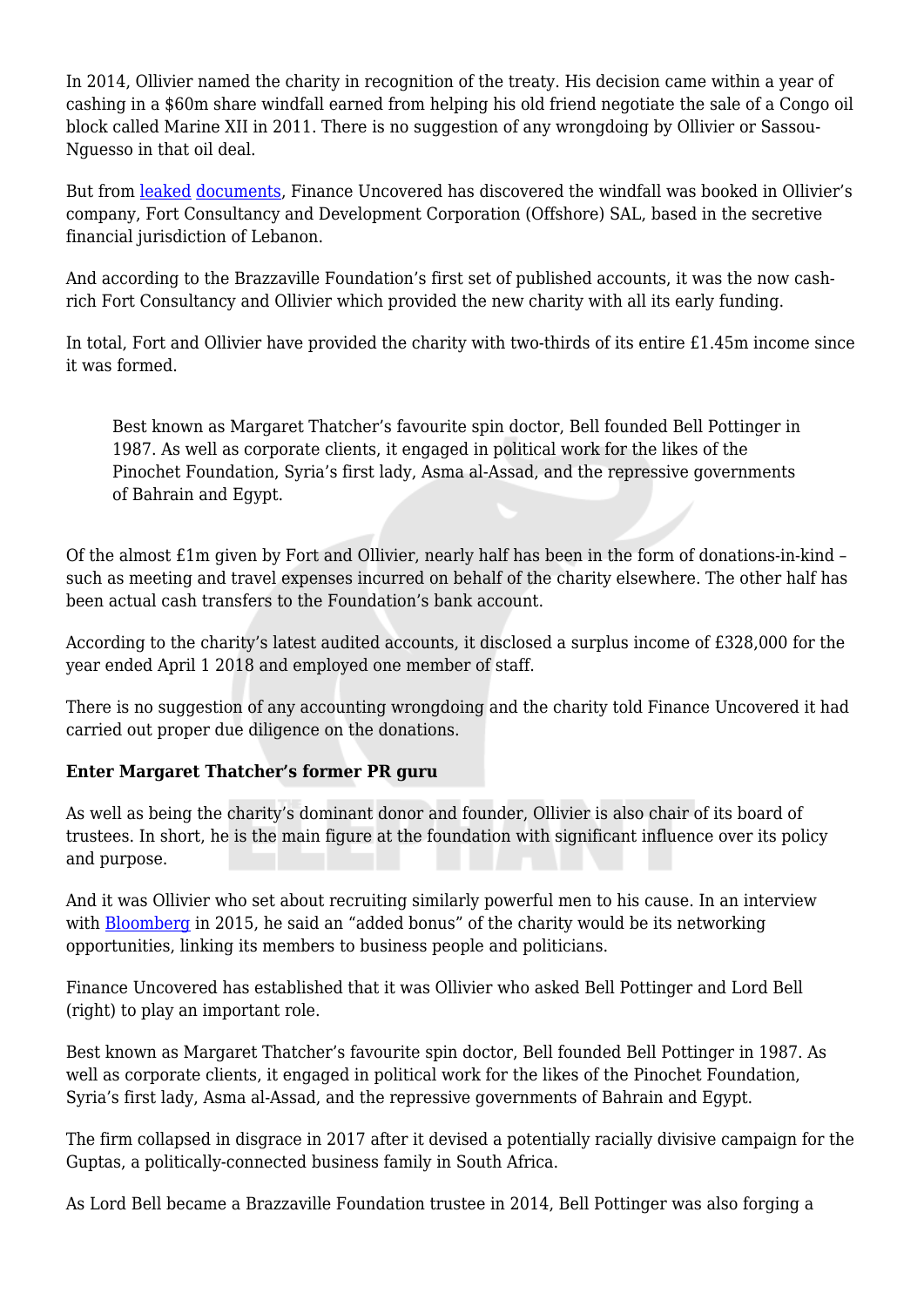business relationship with Sassou-Nguesso.

The PR company provided polling and messaging advice to him in the run-up to a crucial referendum in 2015, which paved the way for the long-standing president to extend his grip on power.

The charity's chief executive is Sir David Richmond, a former top British diplomat who is also an ex-Bell Pottinger consultant.

The charity confirmed that Bell Pottinger had "provided initial advice to Mr Ollivier on the options for setting up a Foundation" but said it could not comment on "other matters which have no connection to its affairs".

Ollivier said: "The only services for which I commissioned and paid Bell Pottinger relate to the setting up of the Foundation."

Lord Bell, who stepped down as a trustee late last year for health reasons, was unable to comment on why he joined the charity.

#### **The Royal Connection**

Separately in 2014, Ollivier also secured the services of Prince Michael as patron to give the charity added cachet. And in 2017, the charity consolidated its links with the prince by appointing his former private secretary Nicholas Chance as a trustee.

The Queen's cousin, who separately runs his own consultancy business, would not comment on why he became patron.

But he has been active. In 2015, he and his wife, Princess Michael, were the VIPs at a successful fundraising auction in Hong Kong attended by an array of business figures – some with interests in the Congo region.

And in 2017, Prince Michael even made the difficult journey to Sassou-Nguesso's hometown of Oyo, 250 miles from the capital Brazzaville, to help launch a new project for the charity. This was despite warnings a month before from human rights organisations, including [Amnesty International, about](https://www.amnesty.org/en/documents/pol10/4800/2017/en/) [the government's crackdown on opposition activists](https://www.amnesty.org/en/documents/pol10/4800/2017/en/).

Finance Uncovered asked Prince Michael why he travelled to Oyo, who paid his bills for the trip and whether he has ever had any business dealings in Congo as a result of his work with the charity. But his spokesman said: "There will not be any further comment."

Finance Uncovered asked the same questions of the Foundation's trustees and chief executive, who, via their lawyer, then declined to "expend further resources answering questions".

The event in Oyo was to [launch the Congo Basin Blue Fund,](http://brazzavillefoundation.org/images/En---CP-Blue-fund-annouce-Oyo.pdf) an environmental fundraising initiative that aims to attract massive investment into the Congo Basin. At the launch, the charity described the project as a "partnership" with Sassou-Nguesso.

It is not the only initiative in which the charity's activities overlap with the Congo ruler's interests. Four out of five of the Foundation's projects in Africa involve him or his country.

#### **Our work is 'thoroughly worthwhile'**

The Foundation's chief executive Sir David Richmond, speaking through the charity's lawyer on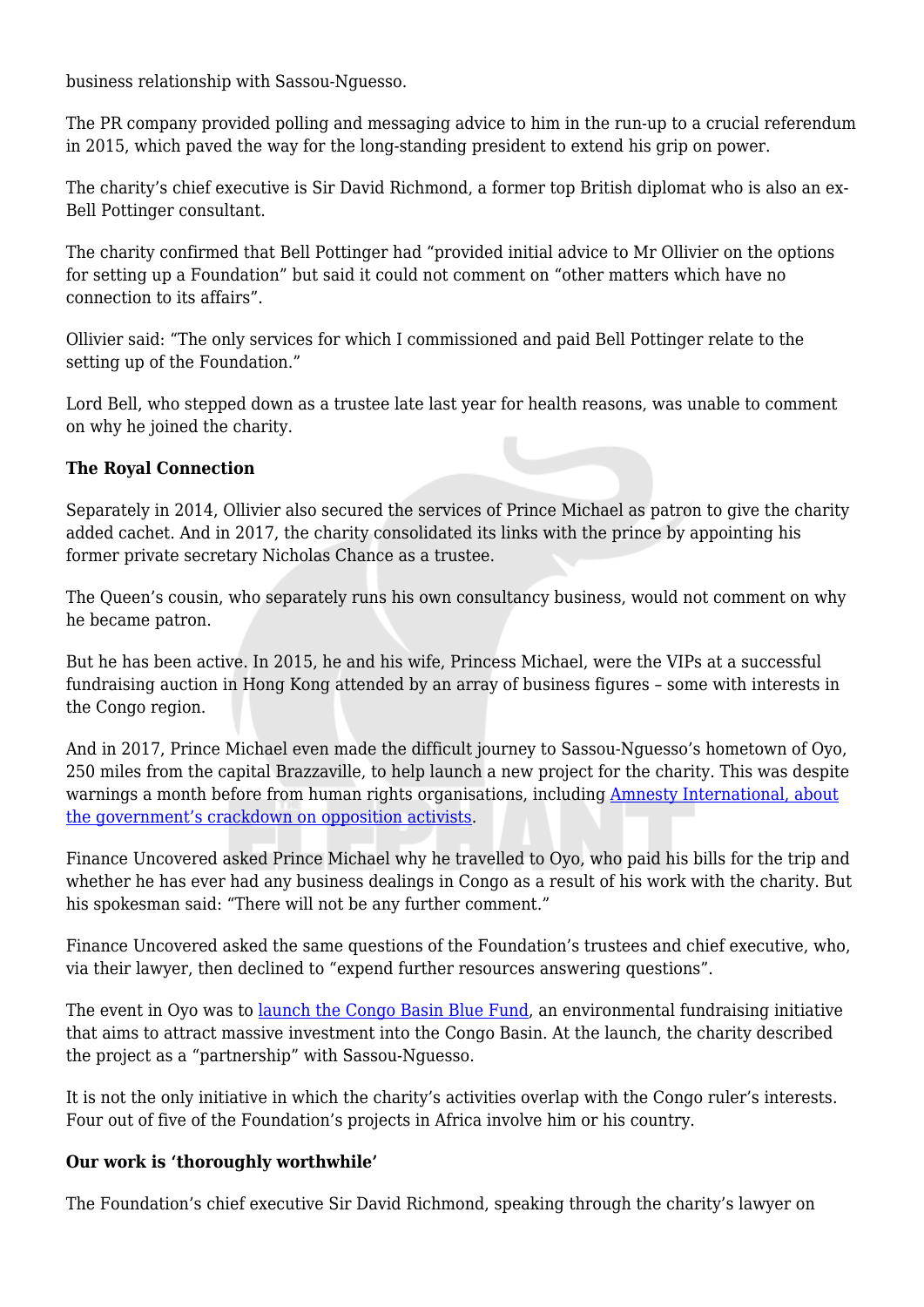behalf of all its trustees, said: "All our work is aimed at meeting some of the key challenges facing the African continent. These are thoroughly worthwhile initiatives which have the potential to bring real benefit to people whether regionally or indeed throughout Africa.

"Neither [Sassou-Nguesso], his government nor any Congolese citizen has any involvement in the running of the Foundation. They are not represented on its advisory board and have never given money to the Foundation.

Image laundering efforts help sustain Sassou Nguesso's rule, with all the corruption and human rights violations it entails. Sassou-Nguesso has now had his two chief opponents in the 2016 presidential election sentenced to 20 years of forced labour

"The Foundation's various initiatives are its own. Some have involved or been supported by President Sassou-Nguesso and the Republic of the Congo, alongside many other African countries; some, like our work on migration in West Africa, have not.

"The Foundation and all of its trustees have always been and are committed to pursuing and maintaining the highest standards in all that it does."

"The trustees have acted prudently in all respects and have complied with their legal obligations and the guidance of the Charity Commission.

Charlin Kinouani, a leading Congolese civil rights activist, said: "This foundation's contribution to peace is unknown to us here in the Congo."

Ollivier responded: "[Our] role is to keep channels of communication open rather than close them with overt criticism ... to influence by quiet and persuasive dialogue not to dictate via the imposition of our own values."

A final letter from the charity's lawyer warned that the "Foundation will not tolerate any harm done its reputation by irresponsible journalism".

A Congo government spokesperson did not respond to repeated requests for comment.

The Republic of Congo is currently offering 18 new oil exploration licences. Ollivier would not comment on whether he is involved in any bidding for any of them.

To be clear: Bell Pottinger is implicated in this, for it was the October 2015 referendum that subjected Congolese citizens to Sassou Nguesso's March 2016 reelection. It's a particular outrage to see the British royal family so implicated.

Brett L Carter, assistant professor in the School of International Relations at the University of Southern California, and an expert on autocratic governments, said: "Sassou-Nguesso is emblematic of Africa's kleptocrats. Congo has been among Africa's leading oil producers for decades, yet nearly half of its citizens [are estimated to] live below the poverty line.

"Image laundering efforts help sustain Sassou Nguesso's rule, with all the corruption and human rights violations it entails. Sassou-Nguesso has now had his two chief opponents in the 2016 presidential election sentenced to 20 years of forced labour.